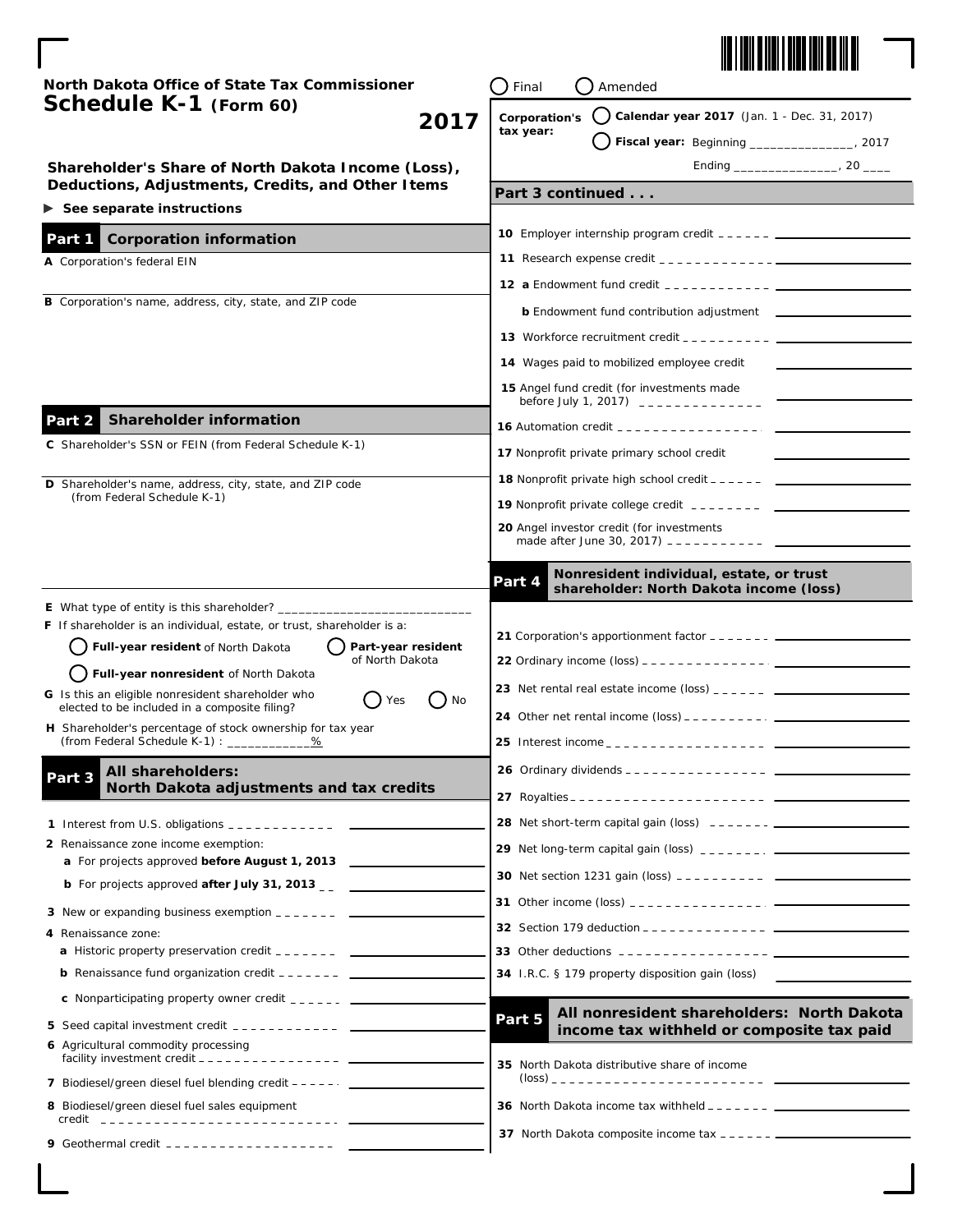# **2017 Shareholder's Instructions for North Dakota Schedule K-1 (Form 60)**

# **Purpose of form**

North Dakota Schedule K-1 (Form 60) is a supplemental schedule provided by an S corporation to its shareholders. It provides information the shareholders may need to complete their North Dakota income tax returns.

#### **Resident individual, estate, and trust.** If you are a North Dakota resident individual, estate, or trust, your entire distributive share of income from the corporation is subject to North Dakota income tax. You received this schedule only to show your distributive share of the corporation's North Dakota statutory adjustments and tax credits (see Part 3).

## **Nonresident individual, estate, or trust.**

If you are a nonresident individual, estate, or trust, you are subject to North Dakota income tax on your distributive share of the corporation's income that is apportioned and allocated to North Dakota. You received this schedule to show your distributive share of North Dakota income, gains, losses, and deductions (see Part 4); North Dakota statutory adjustments and tax credits (see Part 3); and North Dakota income tax withheld or paid on your North Dakota distributive share of income (see Part 5).

# **General instructions**

The instructions for Parts 3 through 5 of this schedule show where to report the information from Schedule K-1 (Form 60) on your North Dakota income tax return.

**Tax year.** References to a North Dakota form and line number contained in these instructions are references to the form in use for the 2017 calendar year. However, if you file your return on a calendar year basis, but the corporation files its return on a fiscal year basis, report the amounts on your return for the year in which the corporation's fiscal year ends. For example, if the corporation has a fiscal year ending in February 2018, report the amounts from the 2017 Schedule K-1 (Form 60) on your 2018 tax return. The corporation's tax year is shown at the top of the schedule.

**Composite filing election.** If you elected to include your North Dakota distributive share of income in a composite filing by the corporation, the information provided on the schedule is only for your information.

Retain the schedule for your tax records. The composite income tax paid by the corporation satisfies your North Dakota income tax filing and payment obligations with respect to your North Dakota distributive income from the corporation. If you later choose to revoke your composite filing election and file your own North Dakota income tax return, follow the instructions to Parts 3 through 5 to transfer the amounts from the schedule to your return.

**Amended Schedule K-1 (Form 60).** If you receive an amended North Dakota Schedule K-1 from the corporation, you generally must file an amended North Dakota income tax return to report the revised information. Attach a copy of the amended Schedule K-1 to your amended North Dakota income tax return. If you previously elected to be included in a composite filing, and you are not changing that election, no action is required and you should retain the amended Schedule K-1 for your tax records.

# **Specific instructions**

### **Part 3 All shareholders–North Dakota adjustments and tax credits**

The following lists show where to enter an amount from Part 3 of Schedule K-1 (Form 60) on the North Dakota income tax return. Use the list corresponding to your return. "Not applicable" in the right-hand column means that the item does not apply to your return.

# **Lines 1–20**

*Form ND-1 filer:* Include the amount from this schedule: On: Line 1 Form ND-1, line 7 Line 2a Sch. RZ, Part 1, line 19a Line 2b Sch. RZ, Part 1, line 19b Line 3 Form ND-1SA, line 2 Line 4a Sch. RZ, Part 4, line 7 Line 4b Sch. RZ, Part 5, line 4 Line 4c Sch. RZ, Part 6, line 6 Line 5 Sch. ND-1TC, line 4 Line 6 Sch. ND-1TC, line 3 Line 7 Sch. ND-1TC, line 6 Line 8 Sch. ND-1TC, line 7 Line 9 Sch. ND-1TC, line 13b Line 10 Sch. ND-1TC, line 8a Line 11 Sch. ND-1TC, line 9a Line 12a Sch. ND-1TC, line 11 Line 12b See instructions to Form ND-1, line 4a

| Line 13 | Sch. ND-1TC, line 12a |
|---------|-----------------------|
| Line 14 | Sch. ND-1TC, line 14  |
| Line 15 | Sch. ND-1TC, line 10a |
| Line 16 | Sch. ND-1TC, line 18  |
| Line 17 | Sch. ND-1TC, line 19  |
| Line 18 | Sch. ND-1TC, line 20  |
| Line 19 | Sch. ND-1TC, line 21  |
| Line 20 | Sch. ND-1TC, line 22  |

# *Form 38 filer:*

| Include the amount  |                           |
|---------------------|---------------------------|
| from this schedule: | On:                       |
| Line 1              | Form 38, page 2, Part 1,  |
|                     | line 4a                   |
| Line 2a             | Sch. RZ, Part 1, line 19a |
| Line 2b             | Sch. RZ, Part 1, line 19b |
| Line 3              | Form 38, page 2, Part 1,  |
|                     | line 4d                   |
| Line 4a             | Sch. RZ, Part 4, line 7   |
| Line 4b             | Sch. RZ, Part 5, line 4   |
| Line 4c             | Sch. RZ, Part 6, line 6   |
| Lines $5-8$         | Form 38, page 1, line 3   |
| Line 9              | Not applicable            |
| Lines $10-11$       | Form 38, page 1, line 3   |
| Line 12a            | Form 38, page 1, line 3   |
| Line 12b            | See instructions to       |
|                     | Form 38, page 2, Part 1,  |
|                     | line 2                    |
| Lines $13-19$       | Form 38, page 1, line 3   |
| Line 20             | Not applicable            |
|                     |                           |

# **Part 4**

#### **Nonresident individual, estate, or trust shareholders only– North Dakota income (loss)**

# **Line 21**

This is for the North Dakota Office of State Tax Commissioner's information only.

# **Lines 22-34**

If you are a nonresident individual, estate, or trust, lines 22 through 34 of Part 4 show your share of the corporation's North Dakota income, gains, losses, and deductions that you must report on your North Dakota income tax return. Transfer these amounts to your North Dakota income tax return as instructed below based on the type of return you are filing.

If the full amount of any item is not included in your adjusted gross income on your federal income tax return because of limitations on the deductibility of a passive activity loss, capital loss, section 179 deduction, or for any other reason, enter on your North Dakota return only that portion of the item included in your federal adjusted gross income.